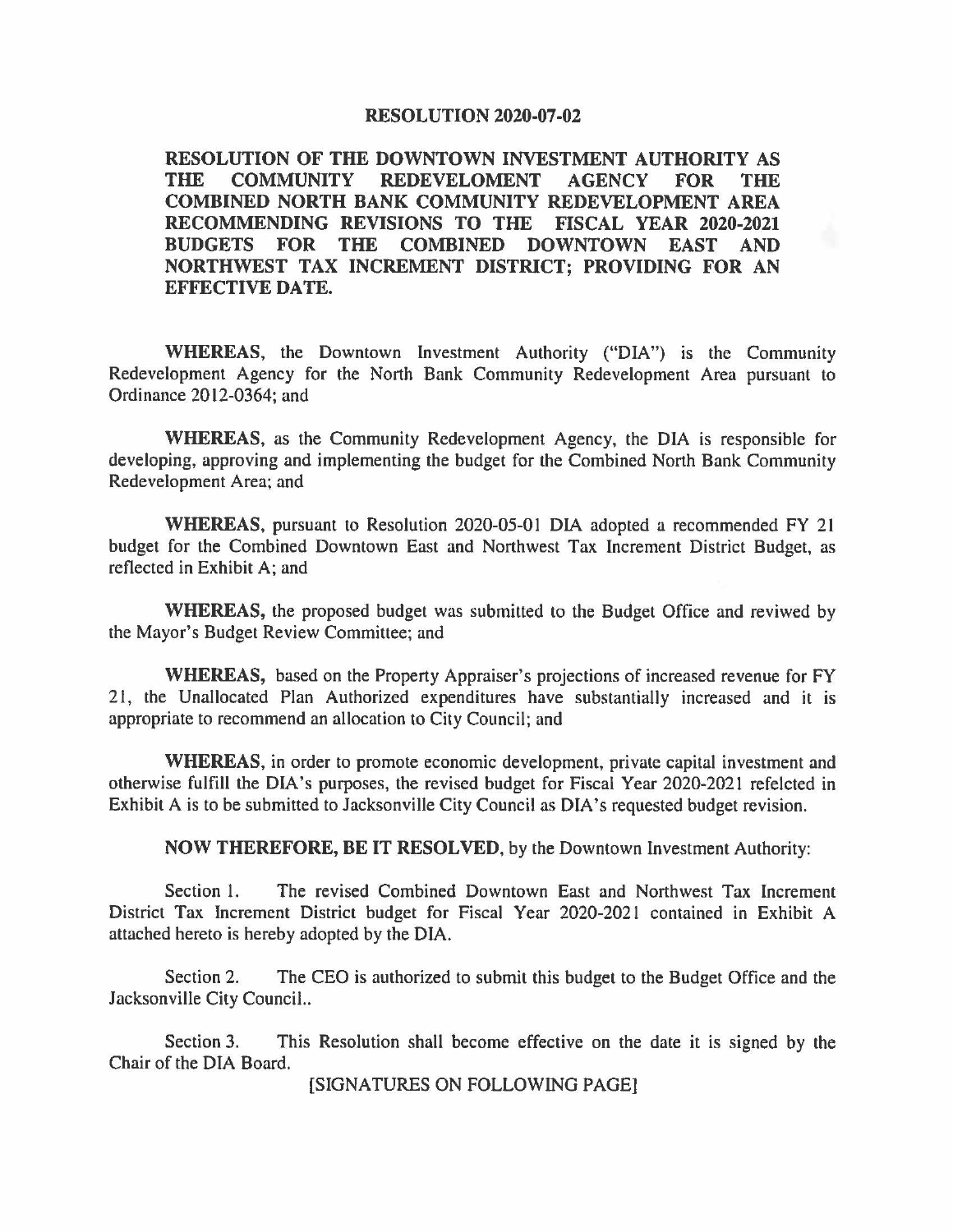RESOLUTION 2020-07-02 PAGE 2 Of 2

WITNESS: **DOWNTOWN INVESTMENT AUTHORITY** 

Laun Chalet

Ron Moody, Chairman

*?/2* ·/ **2,10**  Date

VOTE: In Favor:  $\frac{8}{\sqrt{2}}$  Opposed:  $\frac{0}{\sqrt{2}}$  Abstained:  $\frac{0}{\sqrt{2}}$